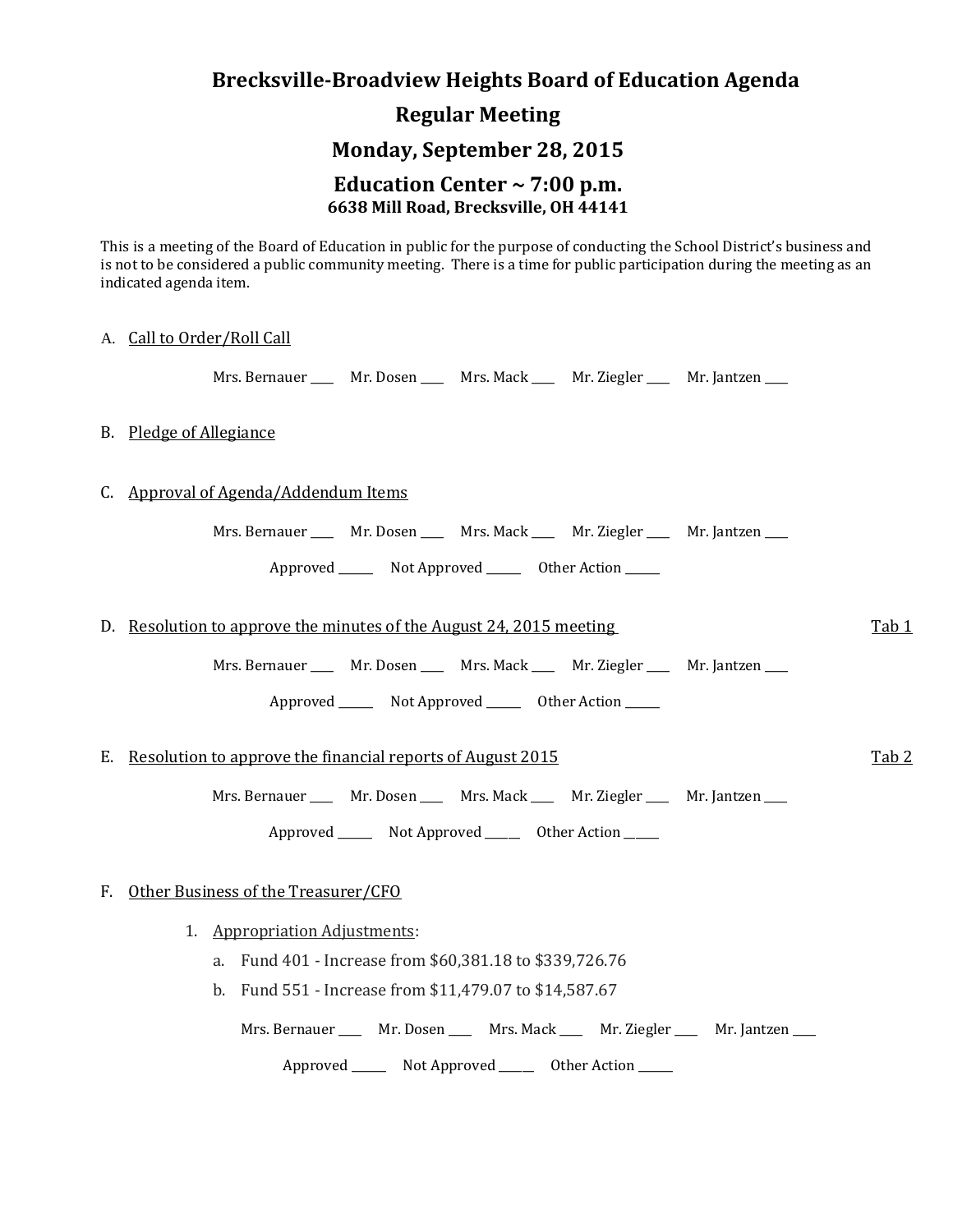#### G. Communications

- 1. OTES Update
- 2. Board Work Plan Guidance and Support Services

#### H. Hearing of the Public

**Persons wishing to address the Board of Education may do so at this point.** No formal action will be taken on subjects that are not included on this agenda until the Board has had an opportunity to study them. Comments regarding personnel must be submitted in writing through the Office of the Superintendent. In order for the Board to complete the planned agenda in an effective and efficient manner and to provide sufficient opportunities for members of the public to be heard, **Hearing of the Public shall be limited to a maximum of thirty (30) minutes during which each speaker shall be limited to a maximum of three (3) minutes.**

#### I. Administrative Reports / Discussion

- 1. Compliance with ODE Nutrition Policy
	- a. Certification of Standards Governing Types of Foods and Beverages Sold on School Premises 2014-2015 – Kay Cook

#### J. Unfinished Business

- 1. Resolve to approve the New/Revised Board Policies listed below as presented at the August 24, 2015, board meeting:
	- a. 1619.01 Privacy Protections of Self-Funded Group Health Plans Administration
	- b. 1619.02 HIPAA Privacy Administration
	- c. 3419.01 Privacy Protections of Self-Funded Group Health Plans Professional Staff
	- d. 3419.02 HIPAA Privacy Professional Staff
	- e. 4419.01 Privacy Protections of Self-Funded Group Health Plans Classified Staff
	- f. 4419.02 HIPAA Privacy Classified Staff

Mrs. Bernauer \_\_\_ Mr. Dosen \_\_\_ Mrs. Mack \_\_\_ Mr. Ziegler \_\_\_ Mr. Jantzen \_\_\_

Approved \_\_\_\_\_\_\_\_ Not Approved \_\_\_\_\_\_\_ Other Action \_\_\_\_\_

#### K. New Business

1. Personnel/Contract Recommendations – as per the attachment(s)

RESOLVE to accept the personnel and/or contract recommendations detailed in the tab items listed below as per the dates, terms and other applicable conditions specified.

a. Certificated/Licensed Recommendations/including RIFS/Recalls Tab 3 (pending satisfactory ORC background check)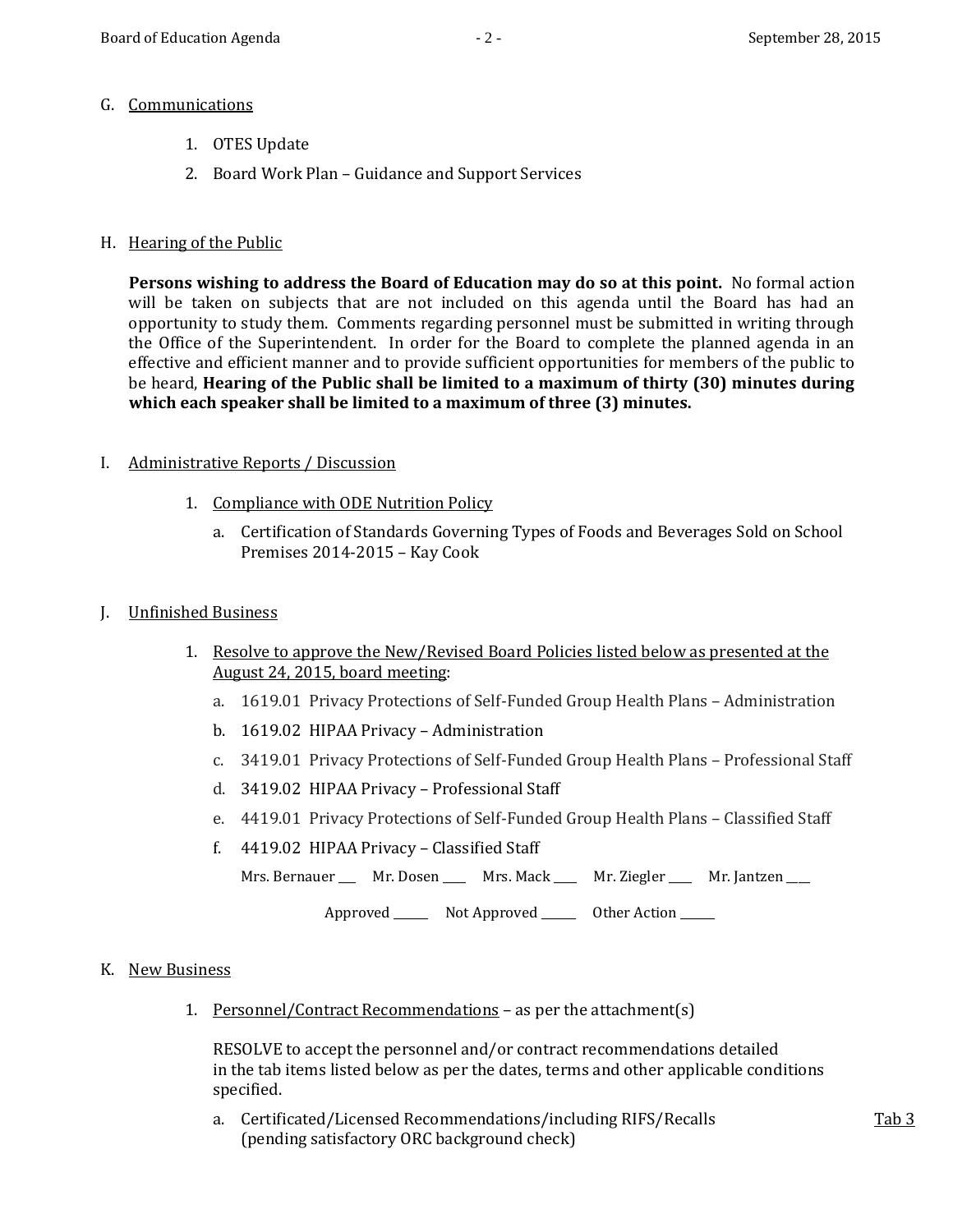#### K. New Business Personnel/Contract Recommendations (continued)

|    | b. Department Chairs/Content Leaders                                                                      |  |  |  |  |
|----|-----------------------------------------------------------------------------------------------------------|--|--|--|--|
| C. | <b>Extracurricular Recommendations</b>                                                                    |  |  |  |  |
| d. | Classified Staffing Recommendations/including RIFS/Recalls<br>(pending satisfactory ORC background check) |  |  |  |  |
|    | Mrs. Bernauer ____ Mr. Dosen ____ Mrs. Mack ____ Mr. Ziegler ____ Mr. Jantzen ___                         |  |  |  |  |
|    | Approved _______ Not Approved _______ Other Action ______                                                 |  |  |  |  |

#### 2. General

- a. RESOLVE to approve the continued enrollment of Brecksville-Broadview Heights High School senior Bradley Gibson for the 2015-2016 school year.
- b. RESOLVE to approve the continued enrollment of Brecksville-Broadview Heights High School senior Matthew Walters for the 2015-2016 school year.
- c. RESOLVE to approve the enrollment of Brecksville-Broadview Heights Vincent Wiesler as a full day kindergarten tuition student for the 2015-2016 school year.
- d. RESOLVE to approve the agreement between STEPS Center for Excellence in Tab 7 Autism (STEPS) and Brecksville-Broadview Heights School District for educational Services and behavioral support for the 2015-2016 school year, as set forth in the attachment.
- e. RESOLVE to approve the agreement between the Cuyahoga County Board of Tab 8 Developmental Disabilities (CCBDD) and the Brecksville-Broadview Heights City Schools to provide Technical Support Teams supports to eligible individuals with developmental disabilities, effective January 1, 2016 through December 31, 2016, as set forth in the attachment.
- f. RESOLVE to approve the Inter-District Service Area Contract between Brecksville-  $\frac{\text{Tab }9}{\text{Tab }9}$ Broadview Heights City Schools and the Governing Board of the Educational Service Center of Cuyahoga County for services in the fields stated and for the designated days or hours for the term of the 2015-2016 school year commencing July 1, 2015 and concluding June 30, 2016, as set forth in the attachment.

| Mrs. Bernauer | Mr. Dosen | Mrs. Mack | Mr. Ziegler | Mr. Jantzen |
|---------------|-----------|-----------|-------------|-------------|
|---------------|-----------|-----------|-------------|-------------|

Approved Not Approved Cher Action

#### L. Committee Reports

- 1. Financial Liaison/Audit Committee
- 2. Permanent Improvement Committee
- 3. Transportation Appeals Committee
- 4. Board Policy Committee
- 5. Cuyahoga Valley Career Center report
- 6. STEM Committee
- 7. Other board member reports